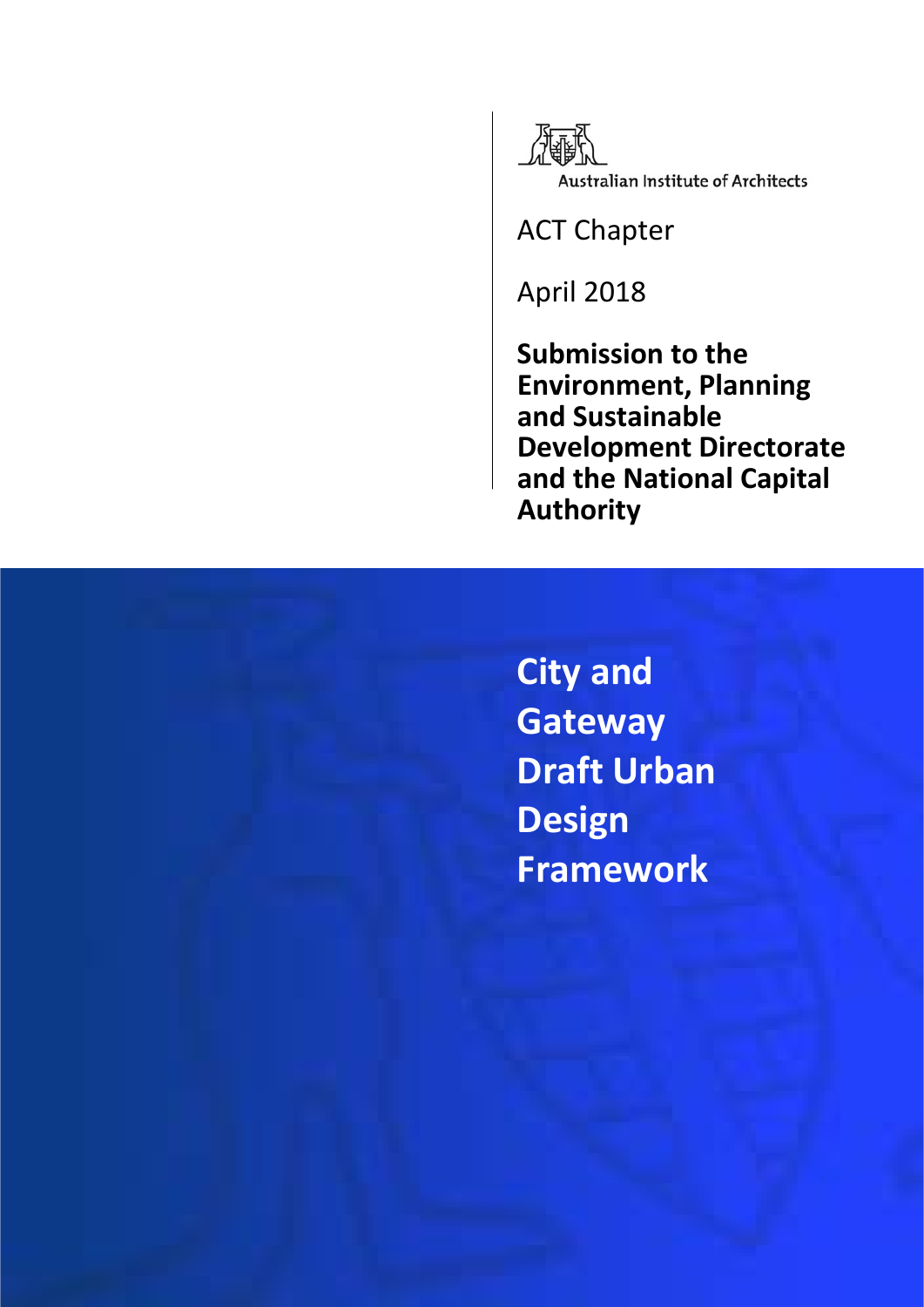#### **SUBMISSION BY**

Australian Institute of Architects ABN 72 000 023 012

ACT Chapter 2a Mugga Way, Red Hill ACT 2603 PO Box 3373 Manuka ACT 2603 Telephone: 02 6121 2010 Email: leanne.hardwicke@architecture.com.au

### **PURPOSE**

This submission is made by the ACT Chapter of the Australian Institute of Architects (Institute) to the ACT Government, Environment and Planning Directorate to provide comments on the City and Gateway Draft urban Design Framework.

Comments have been prepared by the ACT Chapter Planning Committee.

At the time of this submission, the ACT Chapter President of the Institute is Philip Leeson.

The ACT Chapter Executive Director is Leanne Hardwicke.

#### **INFORMATION**

The Institute is the peak body for the architectural profession in Australia. It is an independent, national member organisation with around 12,000 members across Australia and overseas and represents around 320 individual architects representing small and large practices within the ACT.

The Institute works to improve our built environment by promoting quality, responsible, sustainable design.

The Institute exists to enhance the cultural, environmental and economic well-being of the community by:

- advancing contemporary practice and the professional capability of members, and
- advocating the value of architecture and architects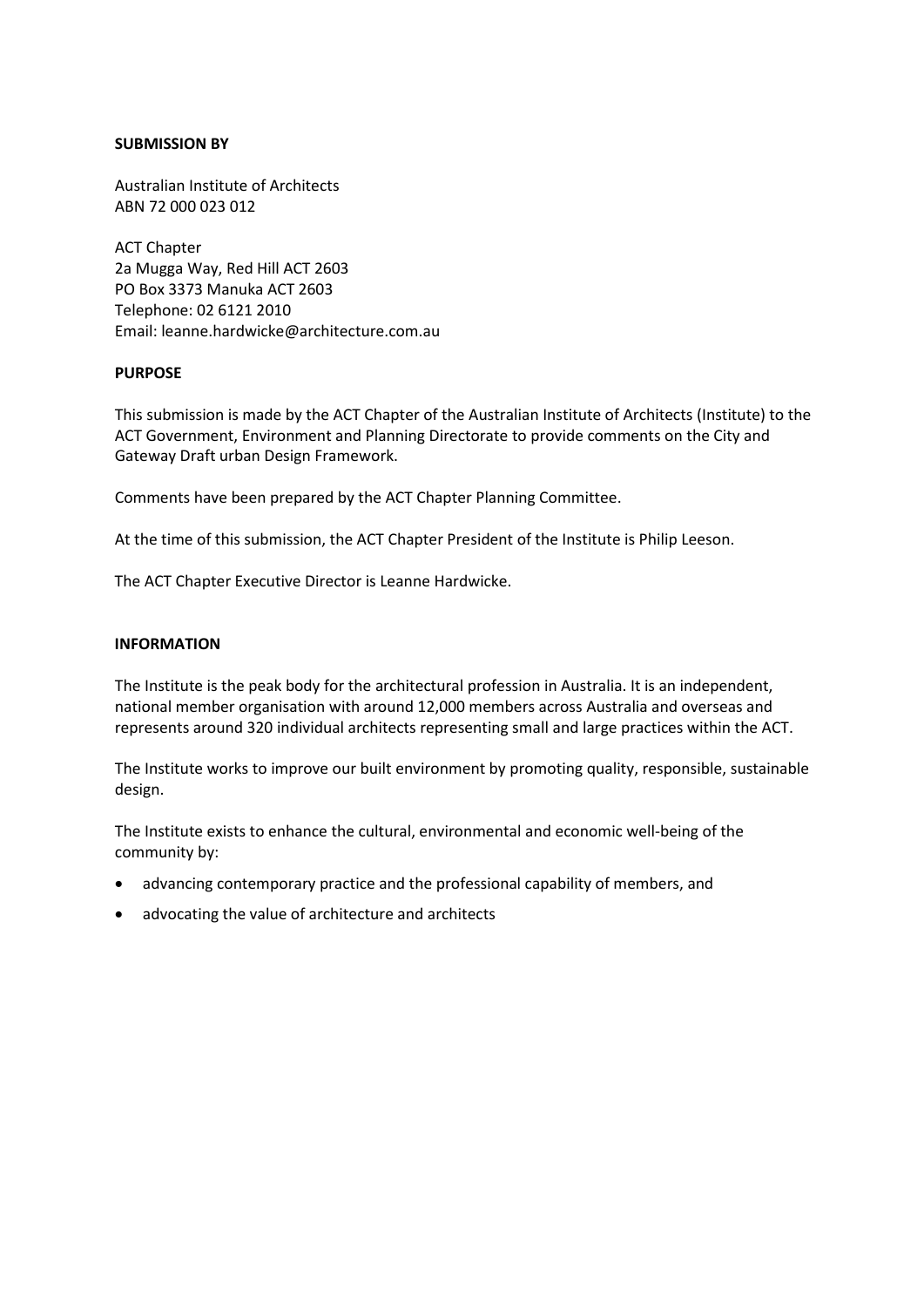# **1. INTRODUCTION**

The following comments are made by the Australian Institute of Architects, ACT Chapter, (the Institute) on behalf of its 320 members. The Institute appreciates the opportunity to provide the following comments on the draft urban design framework.

### **2. GREEN INFRASTRUCTURE**

The Institute supports the initiative to provide opportunities for more intense development along key public transport routes within the existing urban area of Canberra. This will provide for additional housing, communal and commercial spaces without the need to further expand the urban footprint of the city.

We applaud the strong focus on the quality of the streetscape to be provided and the contribution to the green infrastructure of the city. We fully support the focus on providing an environment where moving through the city is made a pleasant experience, promoting active travel and use of public transport and social interaction.

It is critical that in increasing the density of the existing urban area that close attention is paid to the provision of a high level of amenity. The streetscape controls and the attention to activating frontages is a major contribution to this. However, there also needs to be a highly developed strategy for generating outdoor recreational and social areas that are not tied to commercial activities and providing space for the day to day informal enjoyment of the green infrastructure of the city.

While there is some reference to creation of destination parks within existing open areas that are currently reserves for sports fields, waterways, school grounds, this is one of the less well developed aspects of the gateway proposal. There is no allocation of additional recreational space or parkland.

The existing open spaces can be enhanced by substantial investment in both upgrading of the landscape to provide for recreational uses such as barbecues and picnics, informal and natural play areas and recreation, in addition to improving stormwater management and improving living green infrastructure. However, there also needs to be clear goals for additional usable open green and social space within the city beyond reliance on the streets. Most of the communal spaces already marked are currently allocated for uses that limit their modification for more diverse recreational functions by their existing uses. The demand for the existing uses is likely to rise rather than diminish with an additional 37,000 households.

It is disappointing to see that there is no provision for additional public space within the Dickson hub. The small pocket park indicated appears to be confined to the easement area of the stormwater drain and does not take the opportunity to recover the surface carpark area to provide a larger park. There is also no other indication of a public square within the centre to provide for informal free social and recreational use for the additional households or workers in the hub.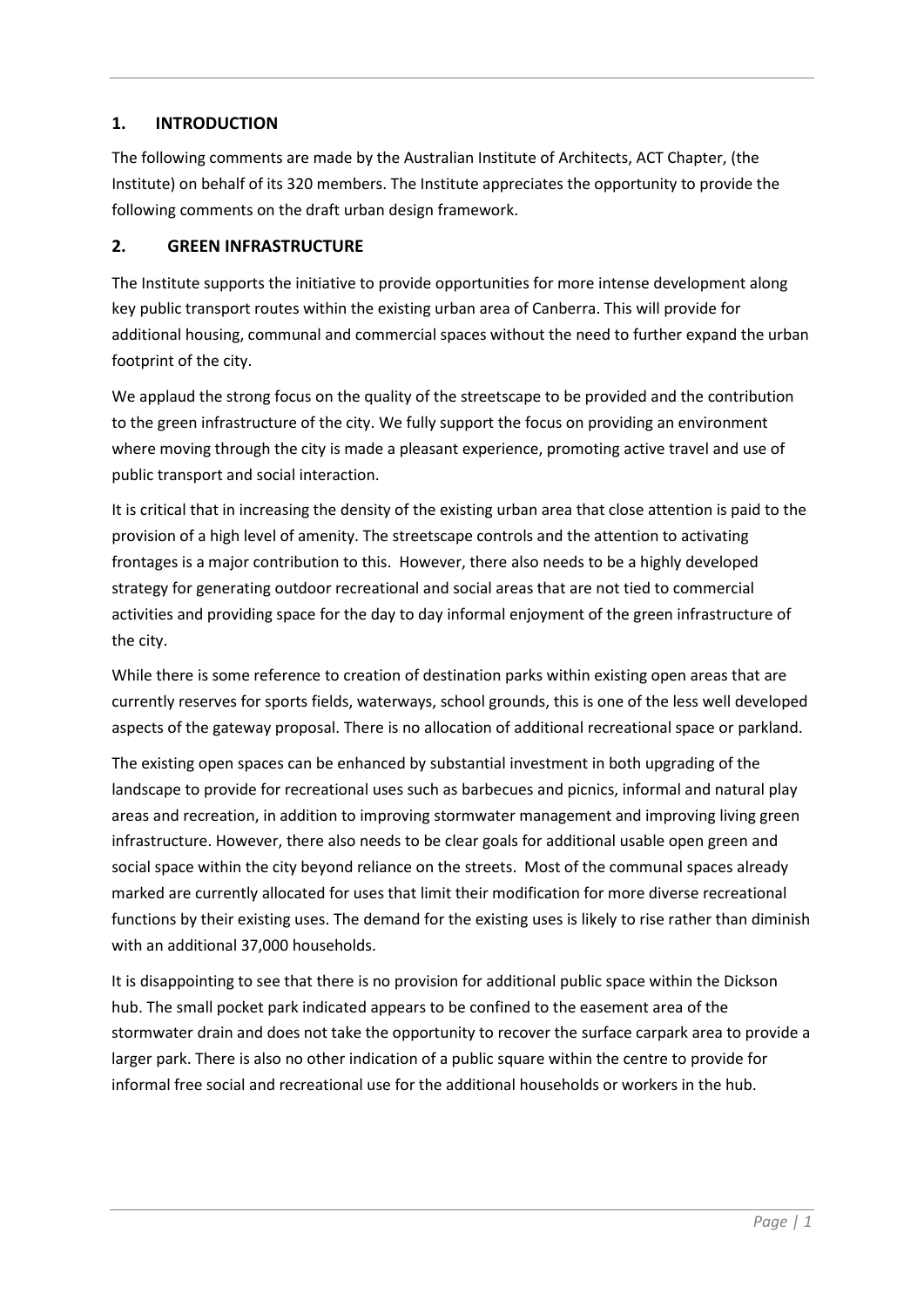It is recommended that the urban village frameworks be reviewed to include clearly defined future public open green space that will enhance the amenity of the areas and can be a focus for social / community facilities and activities. Similarly more detailed consideration to how informal recreation and activities such as barbecues will be provided for throughout or in close proximity to the development.

When defining space that will be needed, there is an opportunity in the suburbs behind the avenue to introduce the missing middle dual occupancy townhouse and terrace forms. This will enhance their density consistent with their lower-scale, landscaped character. This will also create demand for recreational open space in the future. If it is intended that this level of amenity is to be provided within larger developments along the avenue, this should be explicitly set out as a strategic requirement.

Another key role of this green infrastructure is the collection, detention capture and gradual release or reuse of stormwater from normal and extreme events. The flooding experienced in February 2018 demonstrated the need for this to be considered in the allocation and design of greenspace and detention ponds. This provides an opportunity for enhancement of the green infrastructure as seen in Dickson and Lyneham through wetlands that provide a social and recreational focus as well as the buffer for storm events.

## **3. SUSTAINABILITY**

While there are generic statements about the need for buildings to be sustainable it is disappointing that given the planned increased density, enhanced performance through defined targets are not included. Targets such as minimum 5 star Green Star would drive increased focus on energy and water efficiency. Targets on minimisation of any increase in Urban Heat Island effects could be introduced through design of the landscape and building envelope. Increased density of development needs to generate improved energy and water use outcomes to provide ongoing sustainability benefits.

## **4. SOCIAL INFRASTRUCTURE**

To generate development opportunities, a substantial amount of public housing has been removed from the central area of the city through the sale of large public housing sites. Affordable and public housing needs to be provided within the central areas as well as in dispersed locations throughout the city. The Gateway development has the advantage of close access to public and active transport links to the city centre and urban villages. It is logical to provide social resources and government service points for the whole community and it is an ideal location for inclusion of affordable housing and public housing.

Targets and strategies for the provision of affordable housing and community facilities should be set out within the City and Gateway framework as this is a key part of the social equity character and sustainability of the framework. Targets for affordable housing in Central Canberra should reflect the percentage of people needed to provide a workforce in the area whose wages will put them into the affordable housing need category.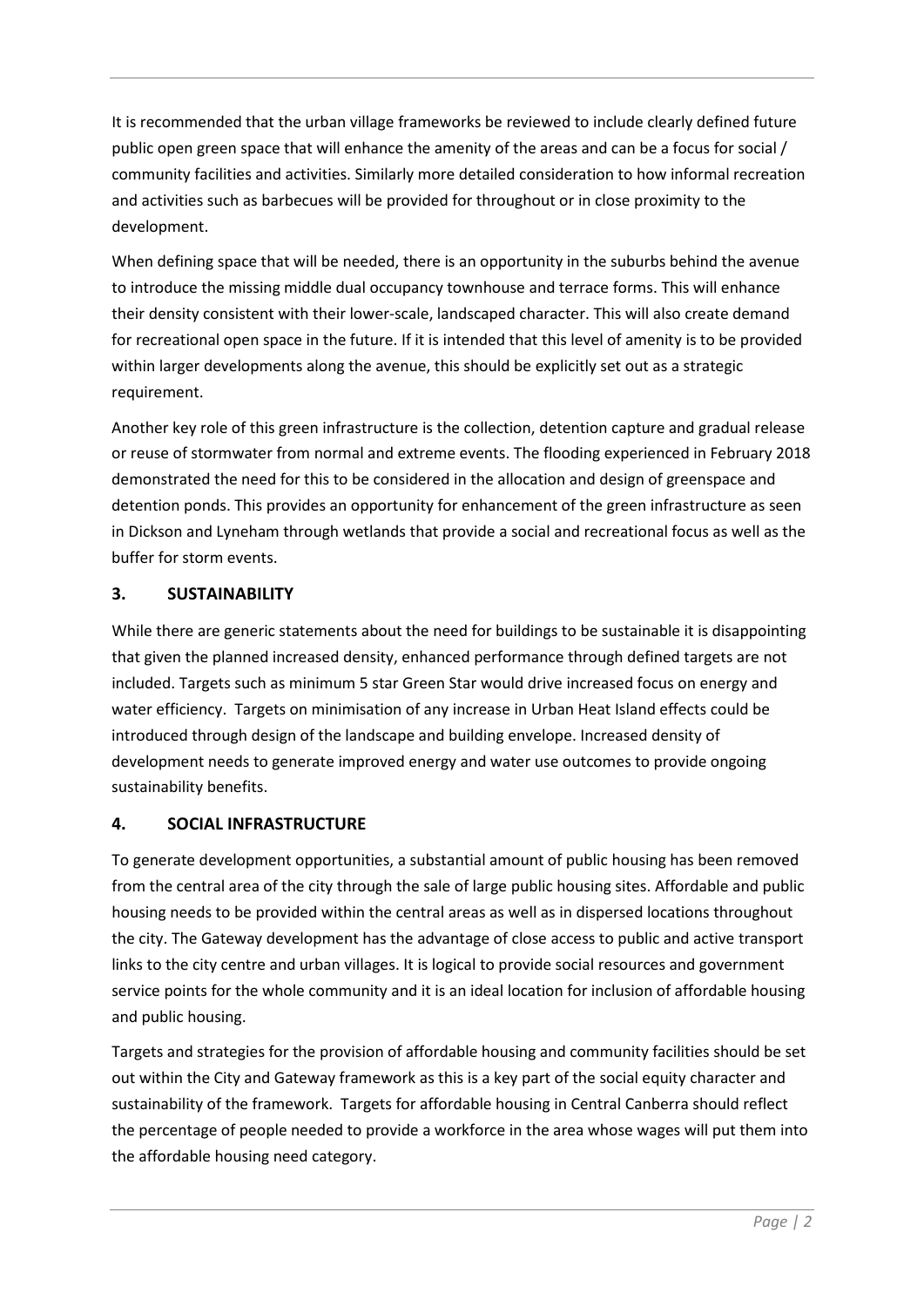The location is one that can enhance the affordability through access to resources and public transport provided there is a level of embedded amenity and recreational space that does not require pay to play. A built form designed to minimise ongoing costs related to energy and water, while maintaining comfortable healthy living conditions will benefit all new residents, but is particularly valuable to those in the lower two quintiles of income who need to maximise disposable income from limited resources.

The proposal to increase the height permissible could provide a mechanism through inclusive zoning requirements or commitment of a percentage of funding derived from capturing increased land value through the Lease Variation Charges to some defined sites for development by community housing providers for contributions to both affordable housing and community facilities.

As an example of the latter, key commitments to the community about community facilities such as the retention of the Dickson Pool should be noted. Demand on this facility will increase as it provides a major social resource and destination for the community and this should be acknowledged in the planning to ensure associated requirements and opportunities are captured and the community can have a sense of emerging social richness within the area. Part of this discussion should also be about the provision, location and role of future school facilities and their function as community resources in this corridor to meet the needs of the additional 37000 households.

### **5. CONCLUSION**

The Institute supports the proposed increase in density defined within the City and Gateway Urban Design Framework provided there is a high level of amenity embedded. We take the opportunity to make the following recommendations.

- Increasing the space allocated to parks throughout the area and public green open space within the urban villages.
- Developing and articulating the strategy for use and enhancement of the existing green open spaces to provide clear guidance to the community on how the increased demand for parkland and informal recreational space and facilities will be managed, while maintaining the required space for sports and school grounds.
- Implementing a strategy for the management of stormwater to avoid the flooding experienced in extreme events that is tied to design of green spaces to provide enhanced recreational and biodiversity support opportunities.
- Setting targets and strategies within the urban design framework to deliver affordable housing into the City and Gateway and adjoining areas to meet the demand assessed against the estimated workforce required in Central Canberra whose households are likely to be in the lower two quintiles.
- Outlining proposals for the provision and role of key community facilities such as new schools, Dickson Pool and community centres in the Gateway development, to define the commitment to the social sustainability of the area.